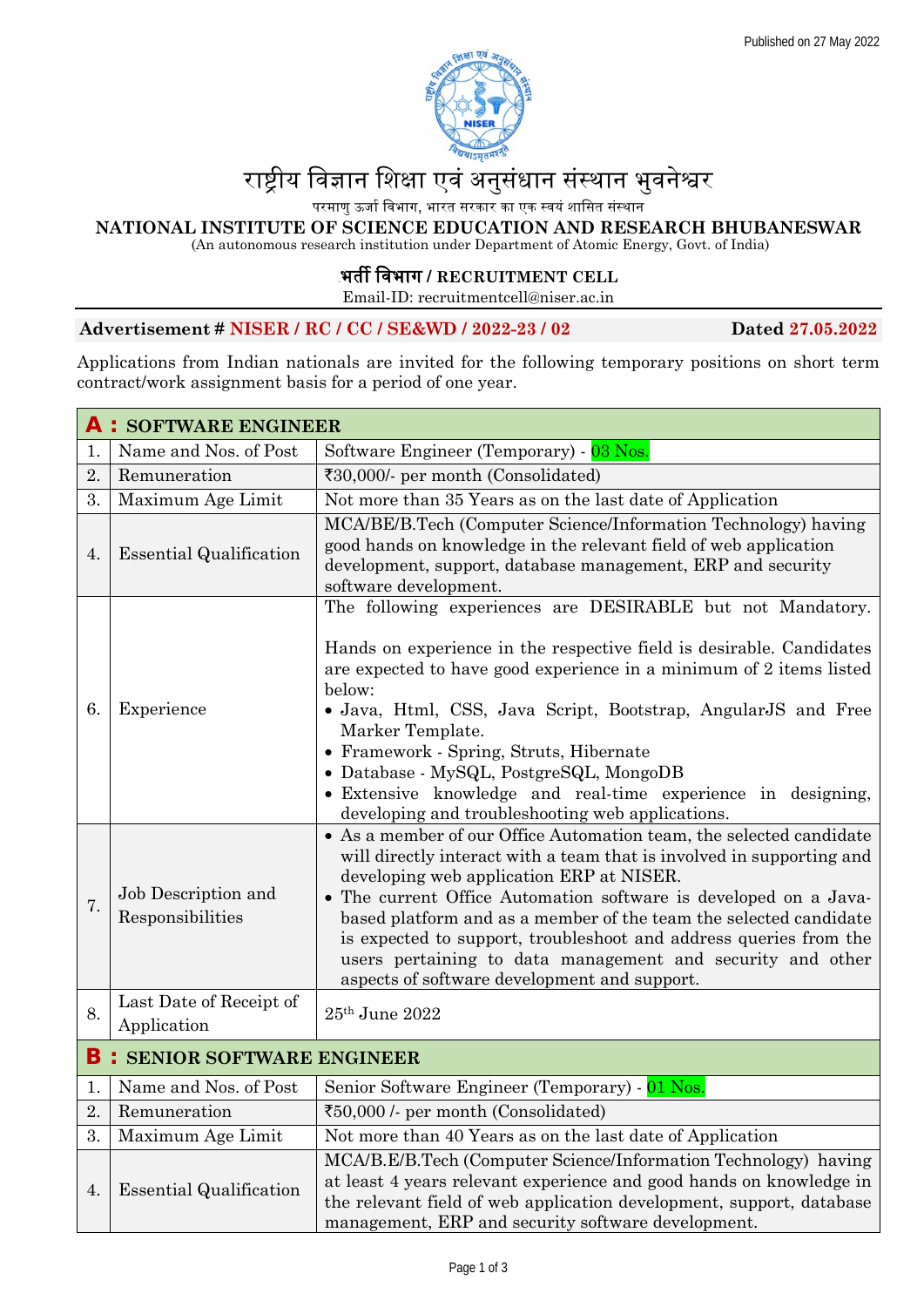| 6.                                                      | Experience                                    | Candidates are expected to have good expertise and experience of 4<br>years in a minimum of 2 items listed below:<br>• Java, Html, CSS, Java Script, Bootstrap, AngularJS and Free<br>Marker Template.<br>• Framework - Spring, Struts, Hibernate<br>• Database - MySQL, PostgreSQL, MongoDB<br>• Extensive knowledge and real-time experience in designing,<br>developing and troubleshooting web applications.                                                                                                                                                                                                                                                                                                                                                                                                                                                                                                                                                                                             |  |
|---------------------------------------------------------|-----------------------------------------------|--------------------------------------------------------------------------------------------------------------------------------------------------------------------------------------------------------------------------------------------------------------------------------------------------------------------------------------------------------------------------------------------------------------------------------------------------------------------------------------------------------------------------------------------------------------------------------------------------------------------------------------------------------------------------------------------------------------------------------------------------------------------------------------------------------------------------------------------------------------------------------------------------------------------------------------------------------------------------------------------------------------|--|
| 7.                                                      | Description<br>Job<br>and<br>Responsibilities | • As a member of our Office Automation team, the selected candidate<br>will directly interact with a team that is involved in supporting and<br>developing web application ERP at NISER.<br>• The current Office Automation software is developed on a Java-<br>based platform and as a member of the team the selected candidate<br>is expected to support, troubleshoot and address queries from the<br>users pertaining to data management and security and other<br>aspects of software development and support.                                                                                                                                                                                                                                                                                                                                                                                                                                                                                         |  |
| 8.                                                      | Last Date of Receipt of<br>Application        | 25th June 2022                                                                                                                                                                                                                                                                                                                                                                                                                                                                                                                                                                                                                                                                                                                                                                                                                                                                                                                                                                                               |  |
| C<br>: PRINCIPAL WEB DEVELOPMENT & MAINTENANCE ENGINEER |                                               |                                                                                                                                                                                                                                                                                                                                                                                                                                                                                                                                                                                                                                                                                                                                                                                                                                                                                                                                                                                                              |  |
| 1.                                                      | Name and Nos. of Post                         | Principal Web Development & Maintenance Engineer (Temporary) -<br>$01$ Nos.                                                                                                                                                                                                                                                                                                                                                                                                                                                                                                                                                                                                                                                                                                                                                                                                                                                                                                                                  |  |
| 2.                                                      | Remuneration                                  | ₹55,000/- per month (Consolidated)                                                                                                                                                                                                                                                                                                                                                                                                                                                                                                                                                                                                                                                                                                                                                                                                                                                                                                                                                                           |  |
| 3.                                                      | Maximum Age Limit                             | Not more than 40 Years as on the last date of Application                                                                                                                                                                                                                                                                                                                                                                                                                                                                                                                                                                                                                                                                                                                                                                                                                                                                                                                                                    |  |
| 4.                                                      | <b>Essential Qualification</b>                | MCA/BE/B.Tech (Computer Science/Information Technology) or<br>equivalent having atleast 8 years of relevant experience with<br>knowledge in the relevant field of web application development,<br>support, and database management.                                                                                                                                                                                                                                                                                                                                                                                                                                                                                                                                                                                                                                                                                                                                                                          |  |
| 6.                                                      | Experience                                    | <b>Essential:</b><br>Candidates are expected to have expertise and relevant experience of<br>8 years in all the items listed below:<br>• Installation & Configuration of Apache/Tomcat webservers on<br>Linux<br>• Vivid experience in Drupal CMS<br>• PHP(7), HTML, CSS, JS, AJAX<br>• Database - MySQL, PostgreSQL<br>• Implementation of APIs in websites (Payment Gateway, Google<br>APIs etc.)<br>• Extensive knowledge and real-time experience in designing,<br>developing and troubleshooting web applications.<br>Desirable:<br>• Knowledge of PHP Web Frameworks (e.g. Laravel, CodeIgniter,<br>Symfony, Zend etc.), Python, NodeJS, ReactJS, AngularJS<br>• Website migration: (i) Physically to a different server, (ii)<br>Upgrading to higher versions of CMS/PHP.<br>• Working knowledge of finding website-vulnerabilities, website<br>security audits, locating malicious activity and be on hand<br>whenever repair is needed.<br>• Working knowledge of other Content Management Systems. |  |
| 7.                                                      | Job Description and<br>Responsibilities       | Presently, all the websites have been hosted with Content<br>Management System (Drupal 8) on Linux. The candidate is expected<br>to develop, modify, implement, troubleshoot and address the issues                                                                                                                                                                                                                                                                                                                                                                                                                                                                                                                                                                                                                                                                                                                                                                                                          |  |
| 8.                                                      | Last Date of Receipt of<br>Application        | pertaining to websites and web server.<br>$25th$ June $2022$                                                                                                                                                                                                                                                                                                                                                                                                                                                                                                                                                                                                                                                                                                                                                                                                                                                                                                                                                 |  |